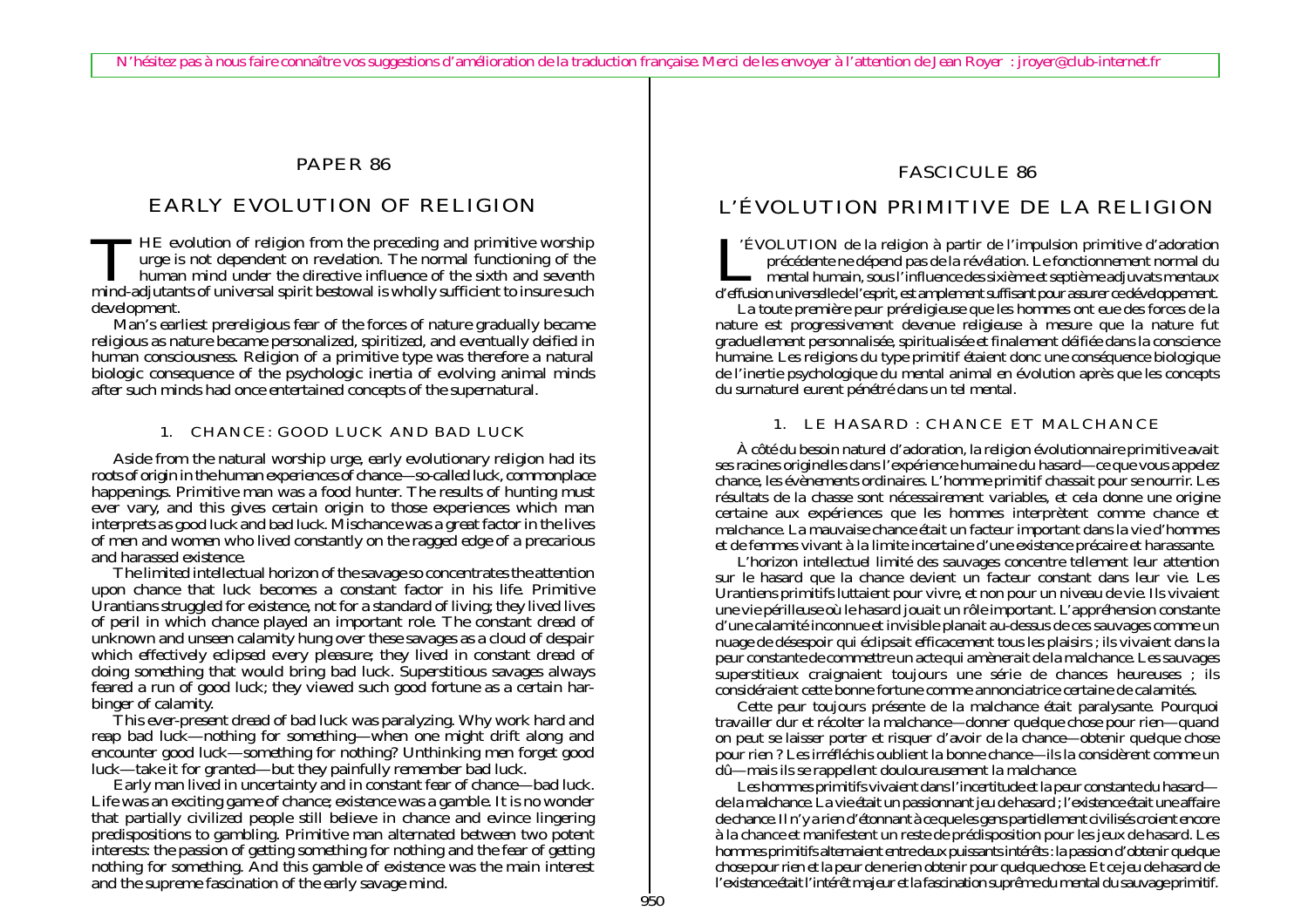The later herders held the same views of chance and luck, while the still later agriculturists were increasingly conscious that crops were immediately influenced by many things over which man had little or no control. The farmer found himself the victim of drought, floods, hail, storms, pests, and plant diseases, as well as heat and cold. And as all of these natural influences affected individual prosperity, they were regarded as good luck or bad luck.

This notion of chance and luck strongly pervaded the philosophy of all ancient peoples. Even in recent times in the Wisdom of Solomon it is said: "I returned and saw that the race is not to the swift, nor the battle to the strong, neither bread to the wise, nor riches to men of understanding, nor favor to men of skill; but fate and chance befall them all. For man knows not his fate; as fishes are taken in an evil net, and as birds are caught in a snare, so are the sons of men snared in an evil time when it falls suddenly upon them."

#### 2. THE PERSONIFICATION OF CHANCE

Anxiety was a natural state of the savage mind. When men and women fall victims to excessive anxiety, they are simply reverting to the natural estate of their far-distant ancestors; and when anxiety becomes actually painful, it inhibits activity and unfailingly institutes evolutionary changes and biologic adaptations. Pain and suffering are essential to progressive evolution.

The struggle for life is so painful that certain backward tribes even yet howl and lament over each new sunrise. Primitive man constantly asked, "Who is tormenting me?" Not finding a material source for his miseries, he settled upon a spirit explanation. And so was religion born of the fear of the mysterious, the awe of the unseen, and the dread of the unknown. Nature fear thus became a factor in the struggle for existence first because of chance and then because of mystery.

The primitive mind was logical but contained few ideas for intelligent association; the savage mind was uneducated, wholly unsophisticated. If one event followed another, the savage considered them to be cause and effect. What civilized man regards as superstition was just plain ignorance in the savage. Mankind has been slow to learn that there is not necessarily any relationship between purposes and results. Human beings are only just beginning to realize that the reactions of existence appear between acts and their consequences. The savage strives to personalize everything intangible and abstract, and thus both nature and chance become personalized as ghosts —spirits—and later on as gods.

Man naturally tends to believe that which he deems best for him, that which is in his immediate or remote interest; self-interest largely obscures logic. The difference between the minds of savage and civilized men is more one of content than of nature, of degree rather than of quality.

But to continue to ascribe things difficult of comprehension to supernatural causes is nothing less than a lazy and convenient way of avoiding all forms of intellectual hard work. Luck is merely a term coined to cover the inexplicable in any age of human existence; it designates those phenomena which men are unable or unwilling to penetrate. Chance is a word which signifies that man is too ignorant or too indolent to determine causes. Men regard a natural occurrence as an accident or as bad luck only when they are destitute of curiosity and imagination, when the races lack initiative and adventure. Exploration of the

Plus tard, les éleveurs de troupeaux eurent le même point de vue sur le hasard et la chance, tandis que, plus tard encore, les agriculteurs prirent de plus en plus conscience que les récoltes subissaient l'influence immédiate d'un grand nombre de facteurs sur lesquels le contrôle de l'homme était faible ou nul. Les paysans se trouvèrent victimes de la sécheresse, des inondations, de la grêle, des orages, des insectes et des maladies parasitaires, ainsi que de la chaleur et du froid. Dès lors que toutes ces influences affectaient la prospérité individuelle, on les considéra comme des chances ou des malchances.

Cette notion de hasard et de chance imprégna fortement la philosophie de tous les peuples de l'antiquité. Même à une époque récente, dans la Sagesse de Salomon, il est dit : " Je suis revenu et j'ai vu que la course n'était pas aux agiles, ni la bataille aux forts, ni le pain aux sages, ni les richesses aux intelligents, ni la faveur aux habiles, car le destin et le hasard les atteignent tous. Car l'homme ne connaît pas son sort ; comme les poissons sont pris dans les filets de malheur et les oiseaux pris au lacet, ainsi les hommes sont pris au lacet de l'infortune quand elle fond subitement sur eux. "

#### 2. LA PERSONNIFICATION DU HASARD

L'anxiété est l'état naturel du mental des sauvages. Quand les hommes et les femmes tombent victimes d'une anxiété excessive, ils reviennent simplement à l'état naturel de leurs lointains ancêtres. Quand l'anxiété devient réellement douloureuse, elle inhibe l'activité et provoque infailliblement des changements évolutionnaires et des adaptations biologiques. La douleur et la souffrance sont essentielles à l'évolution progressive.

La lutte pour la vie est si pénible qu'aujourd'hui encore, certaines tribus arriérées hurlent et se lamentent à chaque nouveau lever du soleil. L'homme primitif se demandait constamment : " Qui me tourmente ? " Faute de trouver une source matérielle à ses malheurs, il fixa ses explications sur les esprits. La religion naquit ainsi de la peur du mystère, de la crainte respectueuse de l'invisible et de la terreur de l'inconnu. La peur de la nature devint donc un facteur dans la lutte pour l'existence, d'abord à cause du hasard et ensuite à cause du mystère.

Le mental primitif était logique, mais contenait peu d'idées susceptibles de <sup>s</sup>'associer intelligemment ; le mental du sauvage était inculte et entièrement ingénu. Si un évènement en suivait un autre, le sauvage leur attribuait la relation de cause à effet. Ce que l'homme civilisé considère comme la superstition n'était que pure ignorance chez le sauvage. L'humanité fut lente à apprendre qu'il n'y a pas nécessairement de rapports entre les desseins et les résultats. Les êtres humains commencent seulement à comprendre que les réactions de l'existence apparaissent entre les actes et leurs conséquences. Le sauvage s'efforce de personnaliser tout ce qui est intangible et abstrait ; c'est ainsi que la nature et le hasard furent tous deux personnalisés en tant que fantômes (esprits) et plus tard en tant que dieux.

Les hommes ont une tendance naturelle à croire à ce qu'ils estiment préférable pour eux, à ce qui représente leur intérêt immédiat ou lointain ; l'intérêt égoïste obscurcit largement la logique. Ce qui différencie le mental du sauvage de celui de l'homme civilisé concerne plus le contenu que la nature, le degré que la qualité.

Mais continuer à attribuer aux causes surnaturelles les choses difficiles à comprendre, n'est rien de moins qu'une manière paresseuse et commode d'éviter toutes les formes de travail intellectuel pénible. La chance est simplement un terme forgé pour couvrir l'inexplicable dans n'importe quel âge de l'existence humaine ; elle désigne les phénomènes dont les hommes sont incapables ou peu désireux de pénétrer le sens. Le hasard est un mot signifiant que l'homme est trop ignorant ou trop indolent pour déterminer les causes. Les hommes ne considèrent un évènement naturel comme un accident ou une malchance que s'ils sont dépourvus de curiosité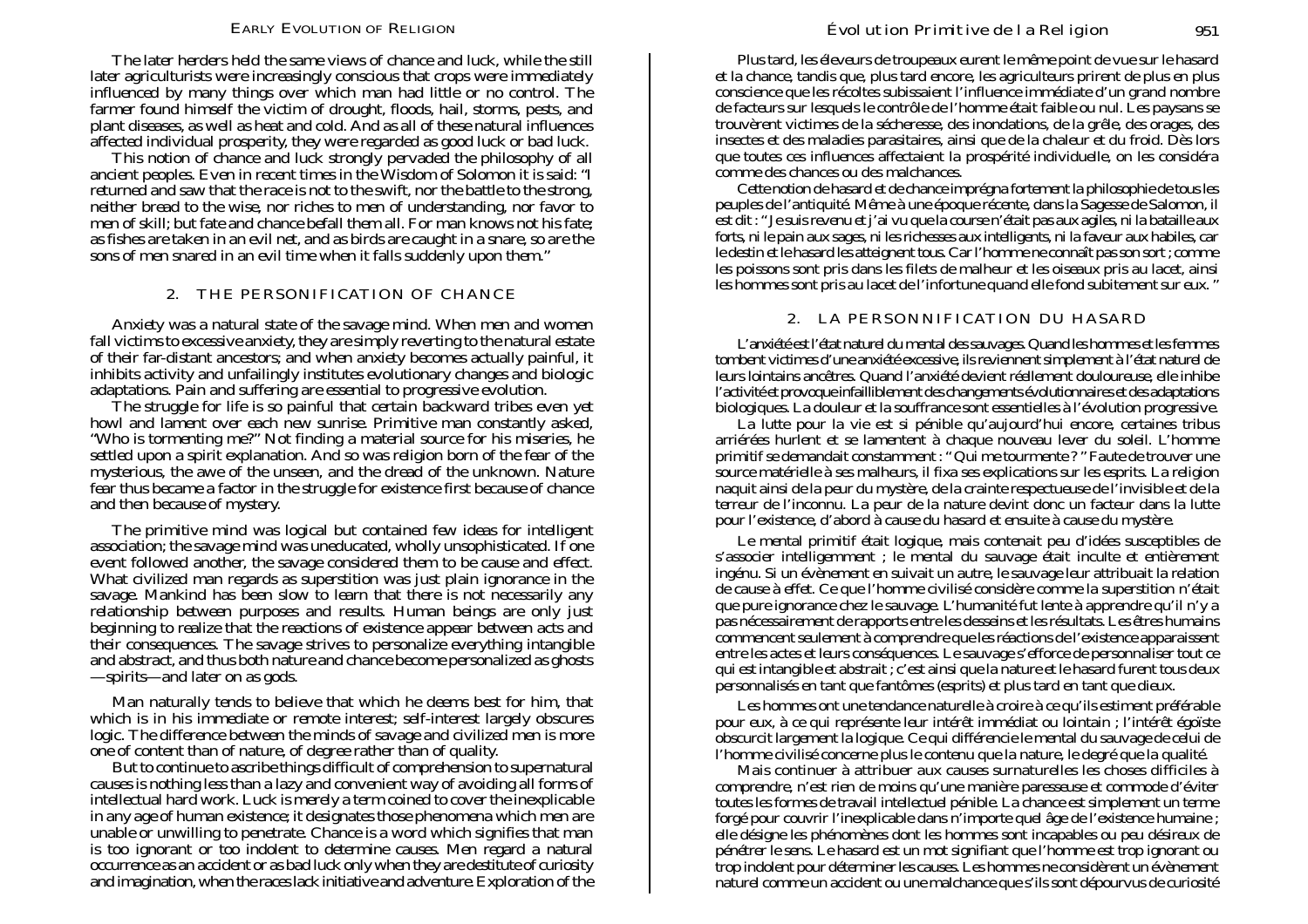phenomena of life sooner or later destroys man's belief in chance, luck, and so-called accidents, substituting therefor a universe of law and order wherein all effects are preceded by definite causes. Thus is the fear of existence replaced by the joy of living.

The savage looked upon all nature as alive, as possessed by something. Civilized man still kicks and curses those inanimate objects which get in his way and bump him. Primitive man never regarded anything as accidental; always was everything intentional. To primitive man the domain of fate, the function of luck, the spirit world, was just as unorganized and haphazard as was primitive society. Luck was looked upon as the whimsical and temperamental reaction of the spirit world; later on, as the humor of the gods.

But all religions did not develop from animism. Other concepts of the supernatural were contemporaneous with animism, and these beliefs also led to worship. Naturalism is not a religion—it is the offspring of religion.

# 3. DEATH—THE INEXPLICABLE

Death was the supreme shock to evolving man, the most perplexing combination of chance and mystery. Not the sanctity of life but the shock of death inspired fear and thus effectively fostered religion. Among savage peoples death was ordinarily due to violence, so that nonviolent death became increasingly mysterious. Death as a natural and expected end of life was not clear to the consciousness of primitive people, and it has required age upon age for man to realize its inevitability.

Early man accepted life as a fact, while he regarded death as a visitation of some sort. All races have their legends of men who did not die, vestigial traditions of the early attitude toward death. Already in the human mind there existed the nebulous concept of a hazy and unorganized spirit world, a domain whence came all that is inexplicable in human life, and death was added to this long list of unexplained phenomena.

All human disease and natural death was at first believed to be due to spirit influence. Even at the present time some civilized races regard disease as having been produced by "the enemy" and depend upon religious ceremonies to effect healing. Later and more complex systems of theology still ascribe death to the action of the spirit world, all of which has led to such doctrines as original sin and the fall of man.

It was the realization of impotency before the mighty forces of nature, together with the recognition of human weakness before the visitations of sickness and death, that impelled the savage to seek for help from the supermaterial world, which he vaguely visualized as the source of these mysterious vicissitudes of life.

# 4. THE DEATH-SURVIVAL CONCEPT

The concept of a supermaterial phase of mortal personality was born of the unconscious and purely accidental association of the occurrences of everyday life plus the ghost dream. The simultaneous dreaming about a departed chief by several members of his tribe seemed to constitute convincing evidence that the old chief had really returned in some form. It was all very real to the savage who would awaken from such dreams reeking with sweat, trembling, and screaming.

et d'imagination, que si leur race manque d'initiative et d'esprit aventureux. L'exploration des phénomènes de la vie détruit tôt ou tard la croyance des hommes au hasard, à la chance et aux prétendus accidents ; elle y substitue un univers de loi et d'ordre, où tous les effets sont précédés par des causes définies. La peur de l'existence est ainsi remplacée par la joie de vivre.

Les sauvages envisageaient toute la nature comme vivante, comme possédée par quelque chose. Les civilisés donnent encore un coup de pied aux objets inanimés qui se mettent sur leur chemin et maudissent encore ceux qui les heurtent. Les hommes primitifs ne considéraient jamais quelque chose comme accidentel ; pour eux, tout était toujours intentionnel. Pour les primitifs, le domaine du sort, la fonction de la chance, le monde des esprits, étaient tout aussi inorganisés et dirigés à l'aveuglette que la société primitive. Ils envisageaient la chance comme une réaction du caprice et des fantaisies du monde des esprits, et plus tard comme l'humeur des dieux.

Toutes les religions ne se développèrent cependant pas en partant de l'animisme. D'autres concepts du surnaturel étaient contemporains de l'animisme, et ces croyances conduisirent aussi à l'adoration. Le naturalisme n'est pas une religion il est né de la religion.

### 3. LA MORT—L'INEXPLICABLE

La mort était pour les hommes en évolution le choc suprême, la plus troublante combinaison de hasard et de mystère. Ce ne fut pas la sainteté de la vie, mais le choc de la mort, qui inspira de la peur et entretint ainsi efficacement la religion. Chez les peuples sauvages, la mort était généralement due à la violence, de sorte que la mort non violente devint de plus en plus un mystère. La mort en tant que fin naturelle et attendue de la vie n'était pas claire dans la conscience des gens primitifs. Il a fallu des âges et des âges aux hommes pour comprendre qu'elle est inévitable.

Les hommes primitifs acceptaient la vie comme un fait, tandis qu'ils considéraient la mort comme une calamité. Toutes les races ont leurs légendes d'hommes qui ne sont pas morts, tradition résiduelle du comportement initial envers la mort. Il existait déjà, dans le mental humain, un concept nébuleux d'un monde des esprits imprécis et inorganisé, d'un domaine d'où provenait tout ce qui est inexplicable dans la vie humaine ; on ajouta la mort à la longue liste des phénomènes inexpliqués.

On crut d'abord que toutes les maladies humaines et la mort naturelle étaient dues à l'influence d'esprits. Même à l'époque actuelle, certaines races civilisées considèrent que les maladies ont été engendrées par " l'ennemi " et comptent sur des cérémonies religieuses pour en effectuer la guérison. Des systèmes de théologie plus récents et plus complexes attribuent encore la mort à l'action du monde des esprits ; tout cet ensemble a conduit à des doctrines telles que le péché originel et la chute de l'homme.

Ce fut la prise de conscience de son impuissance devant les puissantes forces de la nature ainsi que la récognition de la faiblesse humaine devant les calamités de la maladie et de la mort qui poussèrent les sauvages à rechercher de l'aide auprès du monde supramatériel, qu'ils entrevoyaient comme source de ces mystérieuses vicissitudes de la vie.

# 4. LE CONCEPT DE LA SURVIE APRÈS LA MORT

Le concept d'une phase supramatérielle de la personnalité mortelle naquit de l'association inconsciente et purement accidentelle des évènements de la vie quotidienne avec, en plus, le rêve de fantômes. Quand plusieurs membres de la tribu d'un chef trépassé rêvaient simultanément de lui, cela semblait constituer une preuve convaincante que le vieux chef était réellement revenu sous quelque forme. Tout cela était fort réel pour les sauvages ; après de tels rêves, ils se réveillaient trempés de sueur, tremblants et hurlants.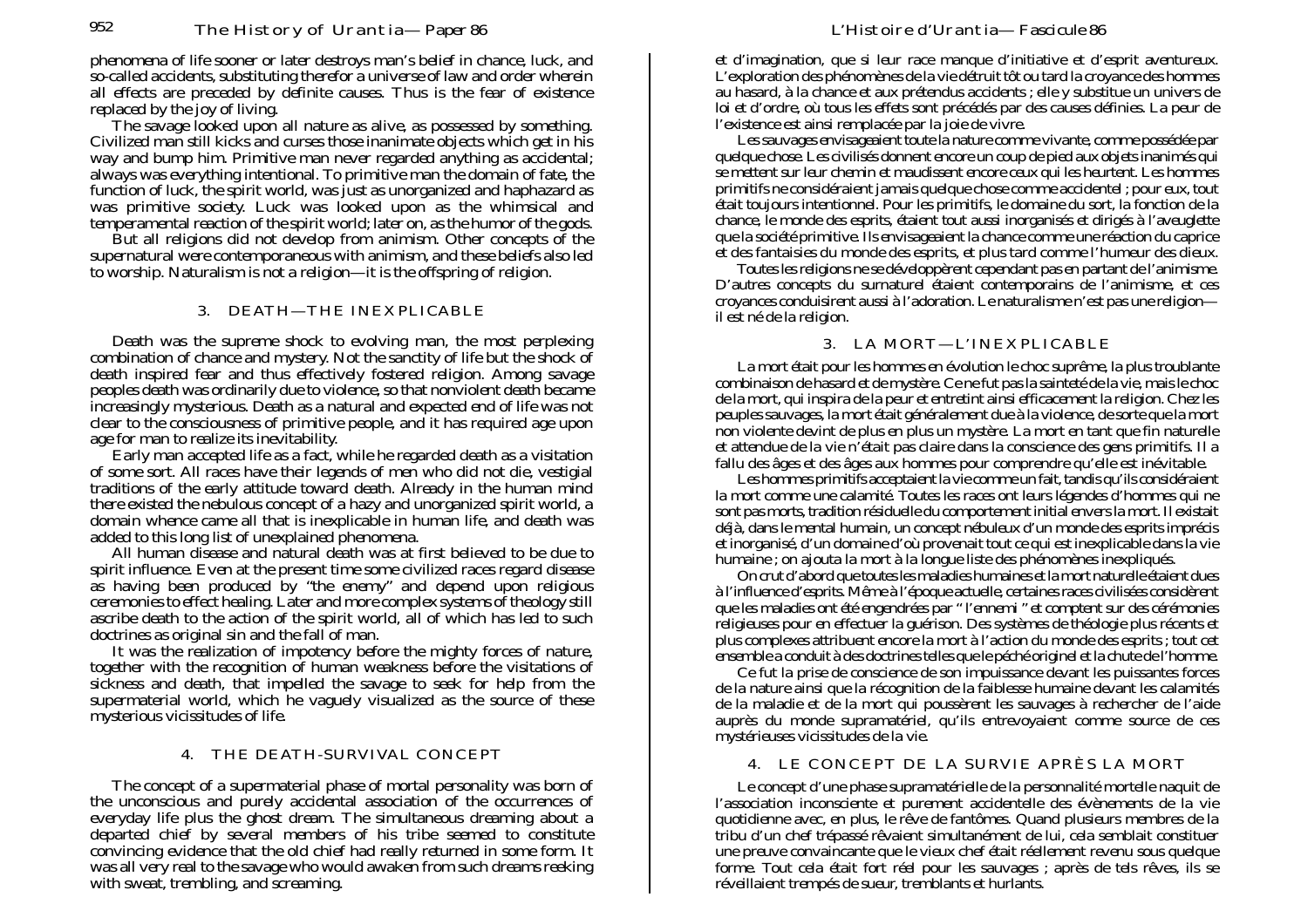The dream origin of the belief in a future existence explains the tendency always to imagine unseen things in the terms of things seen. And presently this new dream-ghost-future-life concept began effectively to antidote the death fear associated with the biologic instinct of self-preservation.

Early man was also much concerned about his breath, especially in cold climates, where it appeared as a cloud when exhaled. The *breath of life* was regarded as the one phenomenon which differentiated the living and the dead. He knew the breath could leave the body, and his dreams of doing all sorts of queer things while asleep convinced him that there was something immaterial about a human being. The most primitive idea of the human soul, the ghost, was derived from the breath-dream idea-system.

Eventually the savage conceived of himself as a double—body and breath. The breath minus the body equaled a spirit, a ghost. While having a very definite human origin, ghosts, or spirits, were regarded as superhuman. And this belief in the existence of disembodied spirits seemed to explain the occurrence of the unusual, the extraordinary, the infrequent, and the inexplicable.

The primitive doctrine of survival after death was not necessarily a belief in immortality. Beings who could not count over twenty could hardly conceive of infinity and eternity; they rather thought of recurring incarnations.

The orange race was especially given to belief in transmigration and reincarnation. This idea of reincarnation originated in the observance of hereditary and trait resemblance of offspring to ancestors. The custom of naming children after grandparents and other ancestors was due to belief in reincarnation. Some later-day races believed that man died from three to seven times. This belief (residual from the teachings of Adam about the mansion worlds), and many other remnants of revealed religion, can be found among the otherwise absurd doctrines of twentieth-century barbarians.

Early man entertained no ideas of hell or future punishment. The savage looked upon the future life as just like this one, minus all ill luck. Later on, a separate destiny for good ghosts and bad ghosts—heaven and hell—was conceived. But since many primitive races believed that man entered the next life just as he left this one, they did not relish the idea of becoming old and decrepit. The aged much preferred to be killed before becoming too infirm.

Almost every group had a different idea regarding the destiny of the ghost soul. The Greeks believed that weak men must have weak souls; so they invented Hades as a fit place for the reception of such anemic souls; these unrobust specimens were also supposed to have shorter shadows. The early Andites thought their ghosts returned to the ancestral homelands. The Chinese and Egyptians once believed that soul and body remained together. Among the Egyptians this led to careful tomb construction and efforts at body preservation. Even modern peoples seek to arrest the decay of the dead. The Hebrews conceived that a phantom replica of the individual went down to Sheol; it could not return to the land of the living. They did make that important advance in the doctrine of the evolution of the soul.

### 5. THE GHOST-SOUL CONCEPT

The nonmaterial part of man has been variously termed ghost, spirit, shade, phantom, specter, and latterly *soul.* The soul was early man's dream double; it

L'origine onirique de la croyance en une existence future explique la tendance à toujours imaginer les choses invisibles en termes de choses visibles. Le nouveau concept de la vie future en tant que fantôme rêvé commença bientôt à servir d'antidote efficace à la peur de la mort associée à l'instinct biologique de conservation.

Les hommes primitifs se préoccupaient également beaucoup de leur respiration, spécialement dans les climats froids où ils observaient une buée lors de l'expiration. Le *souffle de vie* fut considéré comme l'unique phénomène qui différenciait les vivants des morts. Le primitif savait que son souffle pouvait quitter son corps ; les rêves, où il faisait toutes sortes de choses bizarres pendant qu'il était endormi, le convainquirent que l'être humain comportait un élément immatériel. L'idée la plus primitive concernant l'âme humaine fut le fantôme, elle était dérivée du système d'idées relatif aux rêves et à la respiration.

Le sauvage finit par concevoir qu'il était un être double—corps et souffle. Le souffle amputé du corps équivalait à un esprit, à un fantôme. Bien que les esprits ou fantômes aient eu nettement une origine humaine, on les considéra comme suprahumains. Cette croyance à l'existence d'esprits désincarnés semblait expliquer les évènements inhabituels, l'extraordinaire, l'exceptionnel et l'inexplicable.

La doctrine primitive de la survie après la mort n'était pas nécessairement une croyance à l'immortalité. Des êtres qui ne savaient pas compter au delà de vingt ne pouvaient guère concevoir l'infinité et l'éternité ; ils pensaient plutôt à des incarnations répétées.

La race orangée était spécialement adonnée aux croyances à la transmigration et à la réincarnation. L'idée de réincarnation prit naissance dans l'observation de ressemblances d'hérédités et de caractères entre les descendances et leurs ancêtres. La coutume de nommer les enfants d'après leurs grands-parents et autres ascendants était due à la croyance en la réincarnation. Quelques races plus récentes crurent que les hommes mouraient de trois à sept fois. Cette croyance (reliquat des enseignements d'Adam concernant les mondes des maisons), ainsi que bien d'autres vestiges de la religion révélée peuvent être retrouvés parmi les doctrines, par ailleurs absurdes, des barbares du vingtième siècle.

Les hommes primitifs ne nourrissaient aucune idée d'enfer ni de punitions futures. Les sauvages imaginaient la vie après la mort exactement comme la vie présente, moins la malchance. Plus tard, on conçut une destinée séparée pour les bons fantômes et les mauvais fantômes—le ciel et l'enfer. Les membres de beaucoup de races primitives croyaient que l'homme débutait dans la vie suivante à l'état exact où il avait quitté la vie présente ; c'est pourquoi l'idée de devenir vieux et décrépit ne leur souriait pas. Les gens âgés préféraient de beaucoup être tués avant de devenir trop impotents.

Presque tous les groupes avaient des idées différentes sur la destinée de l'âmefantôme. Les Grecs croyaient que les hommes faibles devaient avoir des âmes faibles ; ils inventèrent donc l'Hadès comme lieu approprié pour recevoir ces âmes chétives. Ils supposaient aussi que ces spécimens malingres avaient des ombres plus petites. Les premiers Andites croyaient que leurs fantômes retournaient au pays natal de<br>leurs ancêtres. Les Chinois et les Égyptiens crurent jadis que l'âme et le corps<br>restaient liés. Cela conduisit les Égyptiens à construire soi à s'efforcer de préserver les corps. Même les peuples modernes cherchent à éviter la décomposition des morts. Les Hébreux conçurent qu'un fantôme, réplique de l'individu, descendait au Shéol et ne pouvait revenir au pays des vivants. Ils firent effectivement ce progrès important dans la doctrine de l'évolution de l'âme.

### 5. LE CONCEPT DE L'ÂME FANTÔME

La partie non matérielle de l'homme a été diversement appelée fantôme, esprit, ombre, spectre et plus récemment *âme*. Dans les rêves de l'homme primitif, l'âme était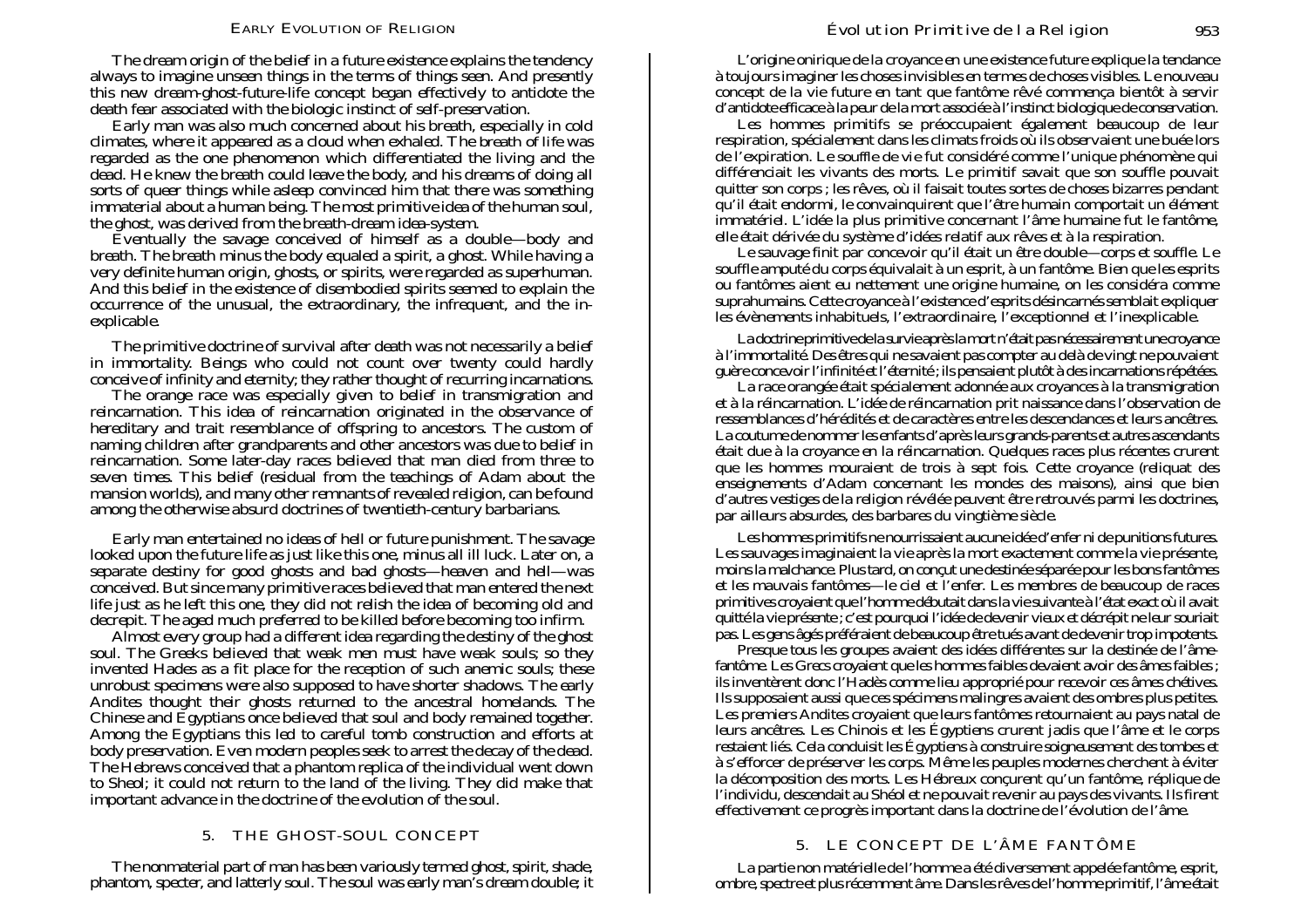was in every way exactly like the mortal himself except that it was not responsive to touch. The belief in dream doubles led directly to the notion that all things animate and inanimate had souls as well as men. This concept tended long to perpetuate the nature-spirit beliefs; the Eskimos still conceive that everything in nature has a spirit.

The ghost soul could be heard and seen, but not touched. Gradually the dream life of the race so developed and expanded the activities of this evolving spirit world that death was finally regarded as "giving up the ghost." All primitive tribes, except those little above animals, have developed some concept of the soul. As civilization advances, this superstitious concept of the soul is destroyed, and man is wholly dependent on revelation and personal religious experience for his new idea of the soul as the joint creation of the Godknowing mortal mind and its indwelling divine spirit, the Thought Adjuster.

Early mortals usually failed to differentiate the concepts of an indwelling spirit and a soul of evolutionary nature. The savage was much confused as to whether the ghost soul was native to the body or was an external agency in possession of the body. The absence of reasoned thought in the presence of perplexity explains the gross inconsistencies of the savage view of souls, ghosts, and spirits.

The soul was thought of as being related to the body as the perfume to the flower. The ancients believed that the soul could leave the body in various ways, as in:

- 1. Ordinary and transient fainting.
- 2. Sleeping, natural dreaming.
- 3. Coma and unconsciousness associated with disease and accidents.
- 4. Death, permanent departure.

The savage looked upon sneezing as an abortive attempt of the soul to escape from the body. Being awake and on guard, the body was able to thwart the soul's attempted escape. Later on, sneezing was always accompanied by some religious expression, such as "God bless you!"

Early in evolution sleep was regarded as proving that the ghost soul could be absent from the body, and it was believed that it could be called back by speaking or shouting the sleeper's name. In other forms of unconsciousness the soul was thought to be farther away, perhaps trying to escape for good impending death. Dreams were looked upon as the experiences of the soul during sleep while temporarily absent from the body. The savage believes his dreams to be just as real as any part of his waking experience. The ancients made a practice of awaking sleepers gradually so that the soul might have time to get back into the body.

All down through the ages men have stood in awe of the apparitions of the night season, and the Hebrews were no exception. They truly believed that God spoke to them in dreams, despite the injunctions of Moses against this idea. And Moses was right, for ordinary dreams are not the methods employed by the personalities of the spiritual world when they seek to communicate with material beings.

The ancients believed that souls could enter animals or even inanimate objects. This culminated in the werewolf ideas of animal identification. A person could be a law-abiding citizen by day, but when he fell asleep, his soul could enter a wolf or some other animal to prowl about on nocturnal depredations.

son double ; elle ressemblait exactement au mortel lui-même, sauf qu'elle n'était pas sensible au toucher. La croyance aux doubles, vus en rêve, conduisit directement à la notion que toutes les choses animées et inanimées ont une âme comme les hommes. Ce concept tendit longtemps à perpétuer la croyance aux esprits de la nature. Les Esquimaux imaginent encore que toutes les choses de la nature ont un esprit.

L'âme fantôme pouvait être entendue et vue, mais non être touchée. La vie de rêve de la race développa et étendit graduellement les activités du monde évoluant des esprits, au point que la mort fut finalement considérée comme le fait de " rendre l'âme ". Toutes les tribus primitives, sauf celles qui dépassaient à peine les<br>animaux, se sont formées des concepts de l'âme. À mesure que la civilisation progresse, ces concepts superstitieux sont détruits, et l'homme dépend entièrement de la révélation et de l'expérience religieuse personnelle pour se faire une nouvelle idée de l'âme en tant que création conjointe du mental humain connaissant Dieu et de l'esprit divin qui l'habite, l'Ajusteur de Pensée.

Les mortels primitifs ne réussissaient généralement pas à différencier la notion d'un esprit intérieur de celle d'une âme de nature évolutionnaire. Il y avait grande confusion, chez les sauvages, sur la question de savoir si l'âme était née dans le corps ou si elle était un agent extérieur en possession du corps. L'absence de pensée raisonnée en présence de la perplexité explique le grossier illogisme des points de vue des sauvages sur les âmes, les fantômes et les esprits.

On a cru que l'âme était reliée au corps comme le parfum à la fleur. Les anciens croyaient que l'âme pouvait quitter le corps de différentes manières telles que :

- 1. Évanouissement ordinaire et temporaire.
- 2. Sommeil, rêve naturel.
- 3. Coma et inconscience associés aux maladies et aux accidents.
- 4. Mort, départ définitif.

Les sauvages envisageaient les éternuements comme des tentatives avortées de l'âme pour s'échapper du corps. Étant éveillé et sur ses gardes, le corps était capable de contrecarrer l'essai de fuite de l'âme. Plus tard, on accompagna toujours les éternuements d'une formule religieuse telle que " Dieu vous bénisse ".

De bonne heure dans l'évolution, on considéra le sommeil comme prouvant que l'âme fantôme pouvait s'absenter du corps, et l'on croyait pouvoir la rappeler en disant ou en criant le nom du dormeur. Dans d'autres formes d'inconscience, on croyait que l'âme était plus lointaine, cherchant peut-être à s'échapper pour de bon—la mort imminente. On envisageait les rêves comme les expériences de l'âme durant le sommeil, lors de son absence temporaire du corps. Les sauvages estiment que leurs rêves sont aussi réels que toute autre partie de leur expérience de veille. Les anciens prirent l'habitude d'éveiller graduellement les dormeurs pour donner à l'âme le temps de réintégrer le corps.

Tout au long des âges, les hommes ont été saisis d'une crainte respectueuse devant l'apparition de la nuit, et les Hébreux ne firent pas exception. Ils croyaient sincèrement que Dieu leur parlait dans des rêves, malgré les injonctions de Moïse à l'encontre de cette idée. Moïse avait raison, car les rêves ordinaires ne sont pas la méthode employée par les personnalités du monde spirituel quand elles cherchent à communiquer avec les êtres matériels.

Les anciens croyaient que les âmes pouvaient entrer dans des animaux ou même des objets inanimés. Cette croyance à l'identification avec les animaux culmina dans l'idée des loups-garous. Une personne pouvait être, de jour, un citoyen respectueux de la loi, mais, quand elle s'endormait, son âme pouvait entrer dans un loup ou dans quelque autre animal et rôder en commettant des déprédations nocturnes.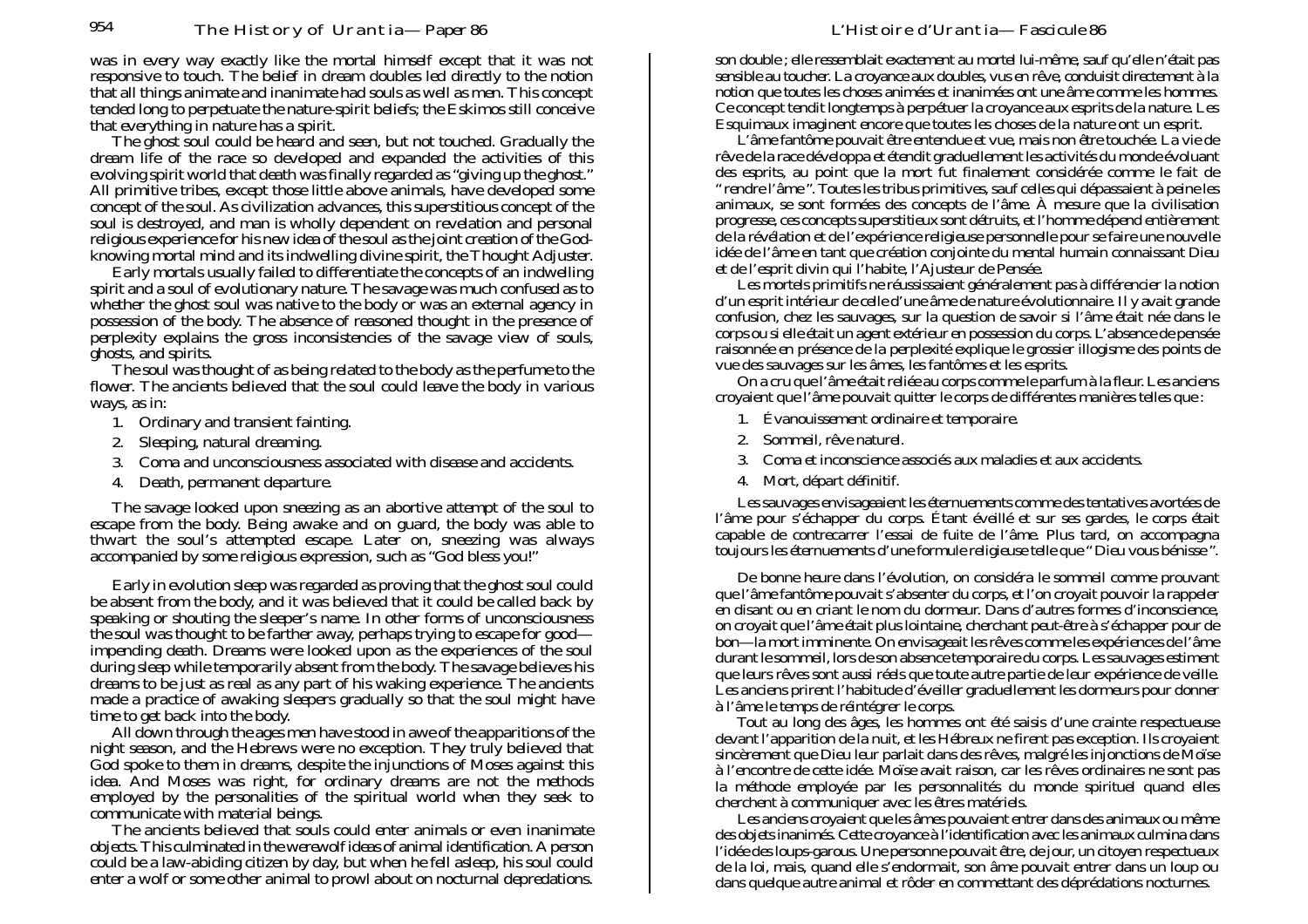Primitive men thought that the soul was associated with the breath, and that its qualities could be imparted or transferred by the breath. The brave chief would breathe upon the newborn child, thereby imparting courage. Among early Christians the ceremony of bestowing the Holy Spirit was accompanied by breathing on the candidates. Said the Psalmist: "By the word of the Lord were the heavens made and all the host of them by the breath of his mouth." It was long the custom of the eldest son to try to catch the last breath of his dying father.

The shadow came, later on, to be feared and revered equally with the breath. The reflection of oneself in the water was also sometimes looked upon as proof of the double self, and mirrors were regarded with superstitious awe. Even now many civilized persons turn the mirror to the wall in the event of death. Some backward tribes still believe that the making of pictures, drawings, models, or images removes all or a part of the soul from the body; hence such are forbidden.

The soul was generally thought of as being identified with the breath, but it was also located by various peoples in the head, hair, heart, liver, blood, and fat. The "crying out of Abel's blood from the ground" is expressive of the onetime belief in the presence of the ghost in the blood. The Semites taught that the soul resided in the bodily fat, and among many the eating of animal fat was taboo. Head hunting was a method of capturing an enemy's soul, as was scalping. In recent times the eyes have been regarded as the windows of the soul.

Those who held the doctrine of three or four souls believed that the loss of one soul meant discomfort, two illness, three death. One soul lived in the breath, one in the head, one in the hair, one in the heart. The sick were advised to stroll about in the open air with the hope of recapturing their strayed souls. The greatest of the medicine men were supposed to exchange the sick soul of a diseased person for a new one, the "new birth."

The children of Badonan developed a belief in two souls, the breath and the shadow. The early Nodite races regarded man as consisting of two persons, soul and body. This philosophy of human existence was later reflected in the Greek viewpoint. The Greeks themselves believed in three souls; the vegetative resided in the stomach, the animal in the heart, the intellectual in the head. The Eskimos believe that man has three parts: body, soul, and name.

#### 6. THE GHOST-SPIRIT ENVIRONMENT

Man inherited a natural environment, acquired a social environment, and imagined a ghost environment. The state is man's reaction to his natural environment, the home to his social environment, the church to his illusory ghost environment.

Very early in the history of mankind the realities of the imaginary world of ghosts and spirits became universally believed, and this newly imagined spirit world became a power in primitive society. The mental and moral life of all mankind was modified for all time by the appearance of this new factor in human thinking and acting.

Into this major premise of illusion and ignorance, mortal fear has packed all of the subsequent superstition and religion of primitive peoples. This was man's only religion up to the times of revelation, and today many of the world's races have only this crude religion of evolution.

As evolution progressed, good luck became associated with good spirits and bad luck with bad spirits. The discomfort of enforced adaptation to a changing

Les hommes primitifs croyaient que l'âme était associée à la respiration et que l'on pouvait communiquer ou transférer ses qualités par le souffle. Un chef courageux allait souffler sur un enfant nouveau-né pour lui conférer le don de la bravoure. Chez les chrétiens primitifs, la cérémonie d'effusion du Saint-Esprit était accompagnée d'un souffle sur les candidats. Le Psalmiste a dit : " Les cieux ont été faits par la parole du Seigneur, et toute leur armée par le souffle de sa bouche. " Ce fut longtemps la coutume, pour les fils ainés, d'essayer d'attraper le dernier souffle de leur père mourant.

Plus tard, on en vint à craindre et à révérer l'ombre au même titre que le souffle. L'image de soi-même reflétée dans l'eau fut également envisagée parfois comme la preuve de la dualité de l'être et l'on considéra les miroirs avec une crainte superstitieuse. Même aujourd'hui, bien des civilisés tournent les miroirs contre le mur en cas de décès. Quelques tribus arriérées croient encore que les portraits, dessins, modèles ou images enlèvent au corps l'âme ou une partie de l'âme, et en conséquence elles interdisent d'en faire.

On croyait en général que l'âme s'identifiait au souffle, mais diverses peuplades la situaient aussi dans la tête, les cheveux, le cœur, le foie, le sang et la graisse. " Le sang d'Abel criant depuis la terre " exprime la croyance de jadis à la présence de l'âmefantôme dans le sang. Les Sémites enseignèrent que l'âme résidait dans la graisse du corps, et, chez beaucoup d'entre eux, l'absorption de graisse animale était tabou. Les chasseurs de têtes et les découpeurs de scalps cherchaient à capturer l'âme de leurs ennemis. Plus récemment, on a considéré les yeux comme les fenêtres de l'âme.

Les adeptes de la doctrine selon laquelle il y avait trois ou quatre âmes croyaient que la perte de l'une d'elles signifiait inquiétude, la perte de deux, maladie et la perte de trois, la mort. D'après eux, une âme vivait dans le souffle, une dans la tête, une dans les cheveux et une dans le cœur. Ils conseillaient aux malades de se promener au grand air avec l'espoir de recapter leurs âmes égarées. On supposait que les plus grands médecine-men échangeaient l'âme malade d'une personne malade contre une nouvelle âme, la " nouvelle naissance ".

Les enfants de Badonan développèrent une croyance en deux âmes, la respiration et l'ombre. Les premières races nodites estimaient que l'homme consistait en deux personnes, l'âme et le corps. Cette philosophie de l'existence humaine se refléta plus tard dans le point de vue grec. Les Grecs eux-mêmes croyaient à l'existence de trois âmes, la végétative située dans l'estomac, l'animale dans le cœur et l'intellectuelle dans la tête. Les Esquimaux croient que l'homme est composé de trois parties : le corps, l'âme et le nom.

#### 6. L'ENVIRONNEMENT DES ESPRITS FANTÔMES

L'homme a hérité d'un environnement naturel, acquis un environnement social et imaginé un environnement spectral. Les hommes réagissent envers leur environnement naturel en formant des États, envers leur environnement social en fondant des foyers et envers leur environnement illusoire de fantômes en instituant des Églises.

Très tôt dans l'histoire de l'humanité, la croyance aux réalités du monde imaginaire des fantômes et des esprits fut universelle, et ce monde d'esprits nouvellement imaginé devint une puissance dans la société primitive. La vie mentale et morale de toute l'humanité fut définitivement modifiée par l'apparition de ce nouveau facteur dans les pensées et les actes des hommes.

Sur cette basse majeure d'ignorance et d'illusion, la peur humaine a entassé toutes les superstitions et religions subséquentes des peuples primitifs. Ce fut l'unique religion humaine jusqu'à l'époque de la révélation, et de nombreuses races du monde

d'aujourd'hui ne possèdent encore que cette religion évolutionnaire sommaire. À mesure que l'évolution progressait, la chance fut associée aux bons esprits et la malchance, aux mauvais esprits. La gêne de l'adaptation forcée à un environnement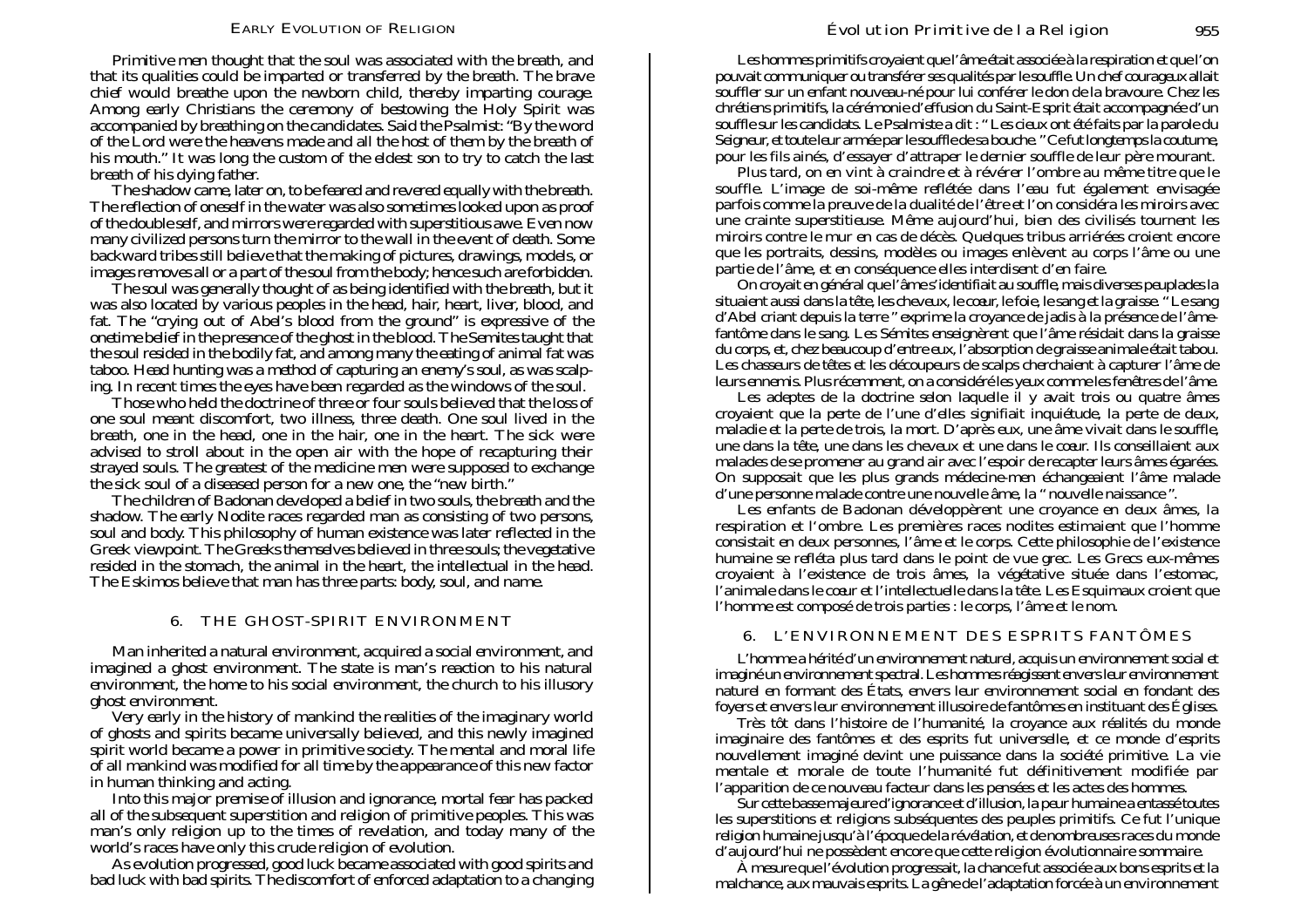environment was regarded as ill luck, the displeasure of the spirit ghosts. Primitive man slowly evolved religion out of his innate worship urge and his misconception of chance. Civilized man provides schemes of insurance to overcome these chance occurrences; modern science puts an actuary with mathematical reckoning in the place of fictitious spirits and whimsical gods.

Each passing generation smiles at the foolish superstitions of its ancestors while it goes on entertaining those fallacies of thought and worship which will give cause for further smiling on the part of enlightened posterity.

But at last the mind of primitive man was occupied with thoughts which transcended all of his inherent biologic urges; at last man was about to evolve an art of living based on something more than response to material stimuli. The beginnings of a primitive philosophic life policy were emerging. A supernatural standard of living was about to appear, for, if the spirit ghost in anger visits ill luck and in pleasure good fortune, then must human conduct be regulated accordingly. The concept of right and wrong had at last evolved; and all of this long before the times of any revelation on earth.

With the emergence of these concepts, there was initiated the long and wasteful struggle to appease the ever-displeased spirits, the slavish bondage to evolutionary religious fear, that long waste of human effort upon tombs, temples, sacrifices, and priesthoods. It was a terrible and frightful price to pay, but it was worth all it cost, for man therein achieved a natural consciousness of relative right and wrong; human ethics was born!

## 7. THE FUNCTION OF PRIMITIVE RELIGION

The savage felt the need of insurance, and he therefore willingly paid his burdensome premiums of fear, superstition, dread, and priest gifts toward his policy of magic insurance against ill luck. Primitive religion was simply the payment of premiums on insurance against the perils of the forests; civilized man pays material premiums against the accidents of industry and the exigencies of modern modes of living.

Modern society is removing the business of insurance from the realm of priests and religion, placing it in the domain of economics. Religion is concerning itself increasingly with the insurance of life beyond the grave. Modern men, at least those who think, no longer pay wasteful premiums to control luck. Religion is slowly ascending to higher philosophic levels in contrast with its former function as a scheme of insurance against bad luck.

But these ancient ideas of religion prevented men from becoming fatalistic and hopelessly pessimistic; they believed they could at least do something to influence fate. The religion of ghost fear impressed upon men that they must *regulate their conduct,* that there was a supermaterial world which was in control of human destiny.

Modern civilized races are just emerging from ghost fear as an explanation of luck and the commonplace inequalities of existence. Mankind is achieving emancipation from the bondage of the ghost-spirit explanation of ill luck. But while men are giving up the erroneous doctrine of a spirit cause of the vicissitudes of life, they exhibit a surprising willingness to accept an almost equally fallacious teaching which bids them attribute all human inequalities to political misadaptation, social injustice, and industrial competition. But new legislation, increasing

changeant fut considérée comme une malchance, un mécontentement des esprits fantômes. Les hommes primitifs donnèrent lentement naissance à la religion en partant de leur impulsion innée d'adoration et de leur fausse conception du hasard. Les hommes civilisés établissent des plans d'assurances pour triompher des occurrences du hasard. La science moderne remplace les esprits fictifs et les dieux capricieux par un actuaire faisant des calculs mathématiques.

Chaque génération qui passe sourit devant les superstitions stupides de ses ancêtres, tout en continuant à entretenir les sophismes de pensée et d'adoration qui feront sourire à leur tour la postérité plus éclairée.

Mais, finalement, le mental des hommes primitifs était occupé par des idées qui transcendaient toutes leurs impulsions biologiques naturelles. L'homme était, enfin, sur le point de développer un art de vivre basé sur quelque chose de plus que la réaction à des stimuli matériels. On assistait aux débuts d'une politique de vie comportant une philosophie primitive. Un critère de vie surnaturel était sur le point d'émerger. En effet, si l'esprit fantôme apporte la malchance dans sa colère et la bonne fortune dans son contentement, il faut que la conduite humaine soit réglée en conséquence. Le concept du bien et du mal était enfin apparu par évolution, et tout ceci bien avant l'époque d'une révélation quelconque sur terre.

Avec l'émergence de ces concepts commença la lutte longue et ruineuse pour apaiser les esprits toujours mécontents, l'esclavage servile de la peur religieuse évolutionnaire, l'interminable gaspillage des efforts humains pour des tombes, des temples, des sacrifices et des prêtrises. Le prix à payer fut effrayant et terrible, mais il valut tout ce qu'il couta, car, grâce à lui, les hommes atteignirent une conscience naturelle du bien et du mal relatifs ; l'éthique humaine était née !

### 7. LA FONCTION DE LA RELIGION PRIMITIVE

Le sauvage avait besoin d'assurance ; il payait donc volontiers ses primes onéreuses de peur, de superstition et d'appréhension par des dons aux prêtres pour sa police d'assurance magique contre la malchance. La religion primitive consistait simplement en primes d'assurance contre les périls de la forêt. Les hommes civilisés payent des primes d'assurance contre les accidents de l'industrie et les risques des modes de vie modernes.

La société contemporaine enlève les affaires d'assurance au domaine des prêtres et de la religion, et les place dans le domaine économique. La religion <sup>s</sup>'occupe de plus en plus d'assurance sur la vie au delà de la tombe. Les hommes modernes, du moins ceux qui pensent, cessent de payer des primes inutiles pour contrôler la chance. La religion s'élève lentement à des niveaux philosophiques supérieurs contrastant avec son ancienne fonction de plan d'assurance contre la malchance.

Cependant, ces anciennes idées sur la religion ont empêché les hommes de devenir fatalistes et désespérément pessimistes ; ils ont cru qu'ils pouvaient au moins faire quelque chose pour influencer le destin. La religion de la peur des fantômes a gravé dans la mémoire des hommes qu'ils devaient *régler leur conduite,* qu'il y avait un monde supramatériel contrôlant la destinée humaine.

Les races civilisées modernes commencent seulement aujourd'hui à émerger de la peur qui leur faisait expliquer la chance et les inégalités courantes de l'existence par l'action des fantômes. L'humanité s'émancipe de la servitude de l'explication de la malchance par les esprits-fantômes. Mais, en même temps que les hommes renoncent à la doctrine erronée des vicissitudes de la vie causées par les esprits, ils font montre d'un surprenant empressement à admettre un enseignement presque aussi fallacieux qui les invite à attribuer toutes les inégalités